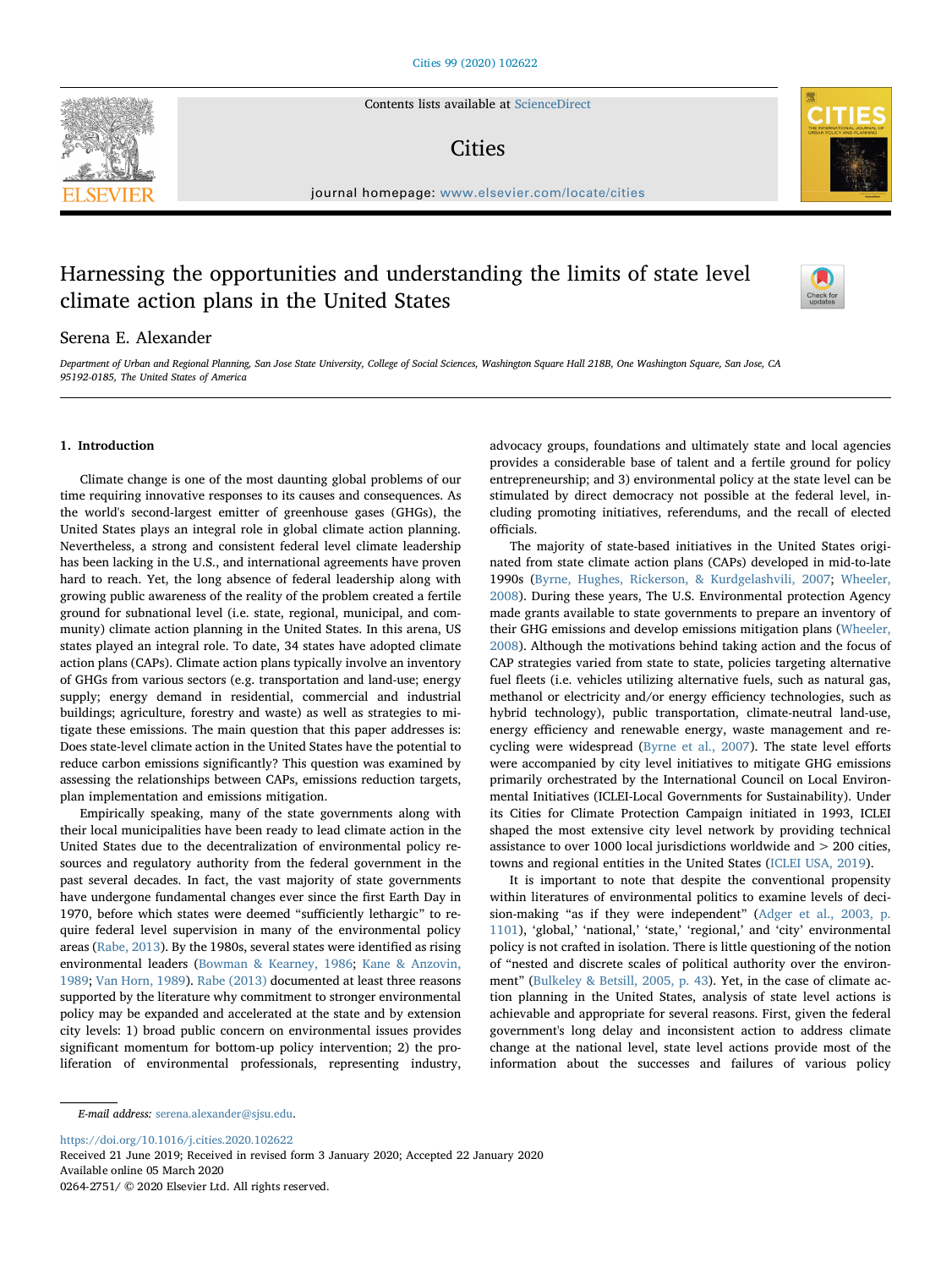approaches within the United States. Second, states are the lowest geographical level for which carefully collected and fully comparable energy data is available from the US Energy Information Administration (EIA). Third, due to similar legal authority, the range of potential policy options to mitigate GHG emissions is comparable for all states. Fourth, individual states have selected to develop and implement various types of climate action plans or take no action at all creating an opportunity to compare and contrast these different levels or types of actions. Additionally, several states have reached across borders to collaborate in efforts addressing climate change by creating multi-state initiatives (some with Canadian provinces), and these initiatives are expected to make efforts more effective and efficient by eliminating duplicative processes and providing predictable rules. Lastly, understanding the effectiveness and limitations of state level action is crucial for determining the role of cities and metropolitan regions as well as the federal government in climate action.

This paper is the first evaluation of the current generation of state level CAPs that focuses on implementation and actual reductions in carbon emissions. By focusing on CAP implementation, this evaluation can also provide lessons for subnational entities, such as cities, regional governments and states, about implementing such plans and policies. [Wheeler \(2008\)](#page-10-1) systematically reviewed the first generation of statelevel CAPs in terms of their goals, their basic strength and weaknesses, included or left out measures, and ultimately issues and problems likely to impact implementation. Yet, Wheeler's study did not assess the relationship between CAPs and actual GHG emissions reductions. [Drummond \(2010\)](#page-9-7) compared states with and without CAPs, asking the question of whether or not these plans have been successful in reducing GHG emissions significantly. While [Drummond \(2010\)](#page-9-7) identified some of the elements within CAPs that are associated with the greatest reductions, the author did not assess the relationship between implementation and GHG emissions mitigation. [Drummond \(2010\)](#page-9-7) also focused on carbon energy emissions generated for use in the residential, commercial, and transportation sectors, and excluded the industrial sector of the economy—which is among the most controversial. The scholarly literature does not provide an assessment of possible relationships between variations in climate action plans across the nation, implementation of state CAPs and their effectiveness in reducing GHG emissions, which is one of the goals of this paper.

This paper is part of a two-pronged evaluation of state CAPs with two major components: 1) an assessment of CAP implementation and GHG mitigation potential through a content analysis of plan documents and available information about planning processes; and 2) a panel regression model depicting and assessing the relationships between CAP types based on the stringency of targets, rigor of implementation, and reductions in energy related carbon dioxide emissions from all enduse sectors (i.e. transportation, residential, commercial, industrial, and electric power). The general hypothesis that this phase sets out to investigate is: CAPs result in carbon emissions mitigation beyond the trend.

## 2. Research methods

## 2.1. Phase 1: content analysis of state-level climate action plans

The goal of this phase was to systematically assess implementation and GHG emissions mitigation potential of state-level CAPs through a content analysis of plans and publically available information about planning and implementation processes on state websites. The U.S. Environmental Protection Agency (EPA) provided a link to all state level CAPs that were reviewed in this study. Broadly speaking, the content analysis involved four major themes: 1) general information about the CAP and its development and adoption processes; 2) CAP GHG emissions mitigation potential claimed to be achievable through its goals, array of policies, mitigation targets, and adherence to any regional initiative; 3) implementation provisions or conditions that have been suggested by the literature to be linked to successful implementation, such as identification of funding sources and agencies responsible for implementation; and 4) implementation mechanisms, such as voluntary programs, financial incentives, carbon tax or cap-andtrade, recommended and employed by the CAP to reach goals and/or targets.

The CAP evaluation framework used for this study was developed in three steps:

- 1) A preliminary evaluation framework was derived from the literature on plan and policy evaluation and principles of subnational climate action planning. A major part of evaluation methodology focuses on developing general guidelines for evaluation, such as questions, criteria, and indicators of implementation. Surely, in any given situation, evaluation questions, criteria and implications depend on the type of plan, its intentions and timing and purpose of evaluation. Yet, the plan and policy evaluation literature provides a theoretical foundation for developing an appropriate evaluation protocol. For example, [Baer \(1997\)](#page-9-8) and [Berke and Godschalk \(2009\)](#page-9-9) proposed lists of criteria that can be used for plan evaluation. These lists include various criteria assessing plan processes, fact base, goal setting, policy scope, implementation and monitoring. For evaluating local CAPs, [Bassett and Shandas \(2010\)](#page-9-10) stressed the importance of assessing the "depth" of policy actions (i.e. how fully developed, justified, and operationalized each of the plan's proposed policies or actions are) by considering measurable emission reduction targets, identification of actors responsible for implementation and funding sources.
- 2) The preliminary framework was then validated and improved through three in-depth interviews with climate action planning experts. The semi-structured expert interviews focused on CAP components, characteristics and qualities, processes, signs of implementation success, the usefulness of various implementation mechanisms such as cap-and-trade, carbon tax and voluntary agreements, and common challenges and opportunities involved in implementation. Two open- ended questions provided an opportunity for interviewees to describe their involvement in subnational CAP processes and share other information about CAPs, their implementation and evaluation beyond the specific questions asked. Interviewees were also provided with the preliminary protocol to assess its appropriateness and adequacy.
- 3) The revised protocol was tested and refined through double coding four plans in two stages—double-coding two plans to test the reliability of the coding instrument and making necessary changes for the clarity of questions; immediately followed by double-coding two additional plans to assure consistency in coding throughout the coding process. After double-coding the first two CAPs, we adjusted the questions for clarification, added explanations for the coders, deleted or modified the questions/sub-questions that could not be answered coherently using information provided in CAP documents, and provided more flexibility by adding answer choices or space for additional explanations—especially when one of the coders could not easily choose among the provided options or there was a clear disagreement between the coders about the answers. Once we revised and improved the CAP assessment protocol, we double-coded two additional plans. The level of agreement between the coders improved significantly after content-analyzing the first two CAPs both due to the improvements made to the protocol and agreements on certain coding procedures (e.g. choosing the answer based on the most current information in case of a disagreement between various CAP documents and explaining the discrepancy in the space provided). Once we independently completed the content analysis of the third and fourth CAPs and compared our results, we found that we agreed on all answers.

The finalized CAP evaluation framework includes four major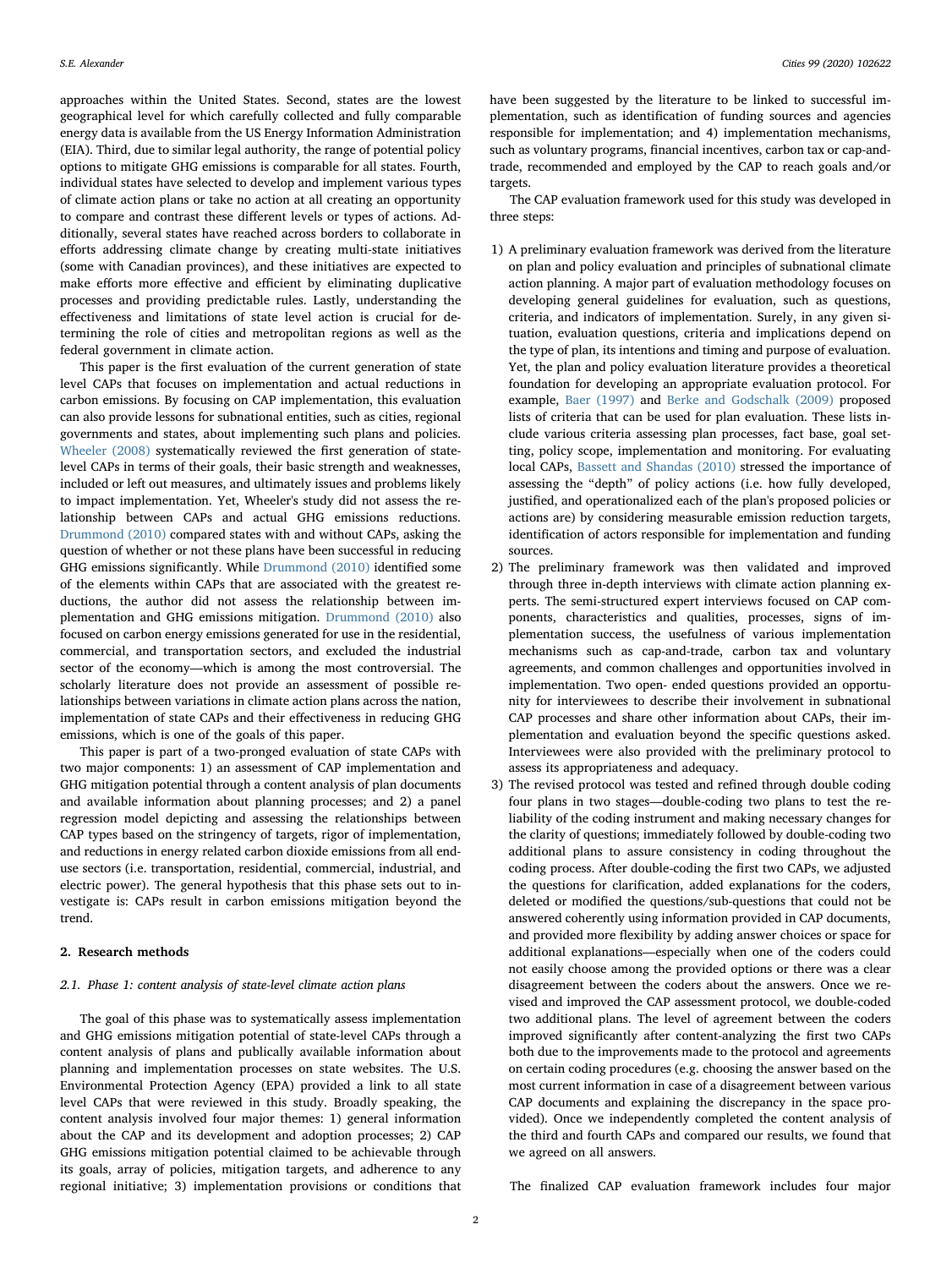<span id="page-2-0"></span>

| Process<br>A. CAP Development<br><b>Procedure and</b><br><b>Foundations</b><br>1) Timing (when)<br>2) Stakeholder involvement<br>(who)<br>3) Development process<br>(how)                              | C. Implementation<br><b>Provisions and Conditions</b><br>1) Implementation plan<br>2) Roles and responsibilities<br>3) Costs and funding<br>4) Co-benefits<br>5) Risks of inaction<br>6) Prioritization of measures                      |
|--------------------------------------------------------------------------------------------------------------------------------------------------------------------------------------------------------|------------------------------------------------------------------------------------------------------------------------------------------------------------------------------------------------------------------------------------------|
|                                                                                                                                                                                                        | Outcome                                                                                                                                                                                                                                  |
| <b>B. Goal Setting, Policy</b><br><b>Coverage and Regional</b><br>Coordination<br>1) GHG reduction targets<br>2) Policy coverage and<br>sectoral goals<br>3) Uncertainties<br>4) Regional coordination | <b>D.Implementation</b><br><b>Mechanisms</b> and<br><b>Monitoring Results</b><br>1) Means, measures and<br>techniques to meet targets<br>(e.g. financial incentives, cap<br>and trade, carbon tax, etc.)<br>2) Monitoring and evaluation |

Fig. 1. CAP Evaluation Framework

elements as discussed below and presented in [Fig. 1.](#page-2-0)

A. CAP development procedure and foundations

The first element focuses on three main qualities of the planning process: 1) timing (when): when was the plan developed, adopted and updated; 2) stakeholder involvement (who): a) what agencies and organizations were engaged in the development of the CAP?, b) what entities provided leadership, facilitation, funding and technical support, and c) procedures through which input was received from entities representing government, industry, nongovernmental organizations, academia and the public; and 3) development process (how): what techniques were used to develop a plan and select specific policy recommendations.

## B. Goal setting, policy coverage and regional coordination

The second element deals with four key dimensions of CAPs: 1) targets: what are the nearest-term, intermediate and ultimate targets; 2) policy coverage and sectoral goals: what emission sectors have been considered, and what goals have been set for each sector; 3) uncertainties: whether uncertainties in Business as Usual (BAU) emissions and impacts of policies have been considered, and what measures or analyses have been used to take uncertainties into account; and 4) regional coordination: which of the multi-state climate initiatives (if any) has the state participated in.

#### C. Implementation provisions and conditions

The third element assesses conditions linked to implementation success, according to the evaluation literature. These provisions and conditions are: 1) implementation plan; 2) roles and responsibilities; 3) funding and cost of policy measures; 4) specification and analysis of externalities or co-benefits of each action or the entire CAP; 5) identification and analysis of risks of inaction; and 6) selection and prioritization of policy measures.

#### D. Implementation mechanisms and monitoring results

The final element of the CAP evaluation framework is implementation mechanisms recommended or employed by the CAP to reach its goals and targets. In contrast to the previous element that solely relies on the content of the CAP to assess its implementation potential, this step also includes an analysis of other available evidence regarding the implementation of the plan. More specifically, evidence of CAP implementation or the lack thereof was found through searching the websites of governmental agencies or other organizations and entities that have either developed or published the CAP or are identified in the CAP as the responsible entity for implementation. This information was then crosschecked with state-specific data available through U.S. EPA, Center for Climate and Energy Solutions (C2ES) and the Center for Climate Strategies websites.

Implementation is defined as specific commitments made by the state to carry out policy actions recommended by the CAP, such as legislation to mitigate climate change. Implementation mechanisms are means, measures and techniques through which the state plans to reach CAP targets or goals. These include: voluntary and negotiated agreements; technical assistance, financial incentives; targeted spending (e.g., on public transportation); codes and standards; cap and trade; carbon tax; pilots and demos; information, education and outreach; research and development; emissions reporting and disclosure; and any hybrid combination of these mechanisms. In addition to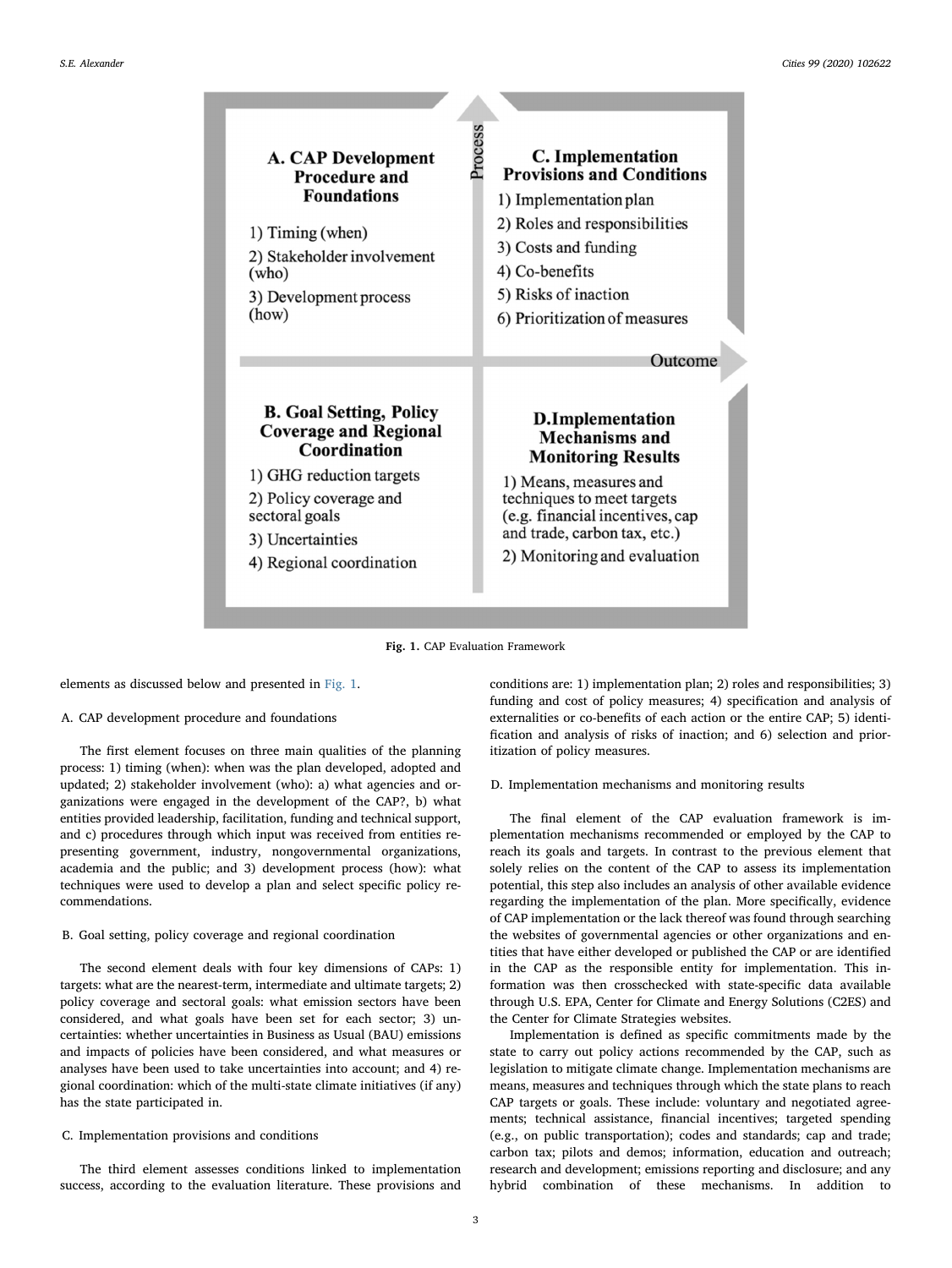implementation evidence, this step includes examining methods used to monitor and evaluate CAP implementation, such as progress reports, and plan and emissions inventory updates.

Once I completed the CAP evaluation form for each state, I then organized the collected data into four tables corresponding to the four elements of CAP evaluation framework described above. The analysis of these tables revealed that while state CAPs vary in the details of their processes, components and characteristics, they can be classified into six major types based on their targets and implementation. The findings section explains in detail what these CAP types are. These 6 types were not predefined; instead, they emerged from the analysis of collected qualitative data. The CAP types were used as an input to the regression model of the second phase to assess the potential impacts of targets and implementation on emissions reductions. There were several reasons to focus on these two variables. First, there is a gap in the literature about the relationship between targets, implementation and emissions mitigation. Second, the plan evaluation literature stresses the importance of goal-setting (i.e. targets) and implementation (see, for example, [Baer,](#page-9-8) [1997;](#page-9-8) and [Berke & Godschalk, 2009](#page-9-9)). Third, interviews with experts in the field indicated that targets are important as they serve as "the starting point," "the vision," "a motivational factor," "guide to achieving the objectives" and "[a] link between scientific [mitigation] requirements and planning." Implementation, on the other hand, is "extremely" important according to the experts interviewed because "the plan is not the end goal, but a way to actually achieve the emissions reductions," and "[implementation is] the area that almost every place falls down on." Finally, comparing targets and implementation is realistically achievable, whereas details about the CAPs (e.g. the specific combination of policy packages) and planning processes (e.g. rigor of stakeholder engagement) cannot be practically reduced to simplified yet valid categories.

## 2.2. Phase 2: state-level CAPs and energy-related carbon dioxide emissions

The second phase builds upon the data and analysis of the first phase. After assigning each state a CAP type based on the rigor of targets and stringency of implementation, I used a panel regression model to isolate and assess the impact of state level CAPs on carbon emissions. The regression coefficients, if statistically significant, show a reduction in per capita energy-related  $CO<sub>2</sub>$  emissions, holding all other variables constant. The specific regression model that I have used is random-effects Generalized Least Squares (GLS) regression model for panel (timeseries) data. This model is appropriate when there is reason to believe that differences across entities have some influence on the dependent variable. Random-effects GLS model is suitable in this case because specific characteristics of states are most likely related to their energyrelated  $CO<sub>2</sub>$  emissions. Another advantage of this model is that one can include time-invariant variables, such as geographic location.

The panel regression model includes 48 continental states and years 1990 to 2013, yielding a dataset of 1104 observations. I excluded Alaska, Hawaii and Washington, DC due to lack of data for a number of independent variables and uniqueness of circumstances of these entities. Year 1990 was selected because it is the most common baseline year adopted by state level CAPs. This is because the Kyoto Protocol used 1990 as its base year, and because most states adopted the Kyoto goal or its revised versions, they also picked 1990 as their baseline year ([Wheeler, 2008](#page-10-1)). [Table 1](#page-4-0) lists the dependent and independent variables as well as variable explanations, expected sign of regression, and data sources.

The dependent variable measure is derived from EIA State Energy Data System (SEDS) that is annual time-series data extending back to 1960. Emission estimates are based on energy consumption data from EIA's State Energy Consumption, Price, and Expenditure Estimates (SEDS). The dataset includes energy-related emissions for five energyuse sectors (i.e. transportation, residential, commercial, industrial, and electric power) and emissions from all sectors combined.

Several changes were made to the combined emissions to develop an appropriate dependent variable. First, I divided emissions by population to obtain per capita emissions. By doing so, I normalized emissions between small and large states and controlled for possible effect of population increase or decrease (e.g. in-migration vs. out-migration) on emissions. Second, I calculated change in emissions as a measure of progress towards emissions reductions. The change was calculated compared to most popular baseline year emissions (i.e. year 1990) because the baseline year is what plans compare their progress with. Furthermore, this controls for the effect of historic dependency on coal for producing electricity (coal-fired power plants). If I were to use emissions as opposed to change in emissions, I would have to control for differences in initial energy endowments (e.g. coal-fired power plants, hydroelectric power, and nuclear power).

The model involves a number of independent variables to explain part of changes in emissions. Potential impacts of CAPs, their targets and implementation on emission changes are the specific focus of this paper. I treated state level CAPs–categorized into 6 types–as a nominal variable. Thus, the model compares each category to a No-CAP alternative. I assigned the appropriate CAP category to each state the year the plan was adopted. Thus, the model also compares each state before and after the adoption of the CAP.

Another independent variable that is particularly important for cities and regions is urban compactness as opposed to sprawled development. There is considerable evidence in the literature that sprawl is linked to higher levels of emissions when compared to a more compact development pattern (see for example, [Ewing, Bartholomew,](#page-9-11) [Winkelman, & Walters, 2008, pp. 107](#page-9-11)–111; [Ewing & Rong, 2008](#page-9-12); [Glaeser & Kahn, 2008](#page-9-13); and [Randolph & Masters, 2008](#page-10-2), among others). The compactness variable is derived from a multi-factor sprawl index published by the Metropolitan Research Center at the University of Utah in April 2014 and later in the year by Smart Growth America. This research is an update and refinement of a sprawl measure released in 2002. Using the refined method of 2014, sprawl indices are calculated for years 2000 and 2010. The average compactness score is 100, and greater values indicate that an area is more compact. I used the countylevel sprawl indices to compute average state-level compactness for years 2000 and 2010. I interpolated sprawl indices for the missing years. Because sprawl indices changed slightly between 2000 and 2010 (with the same most compact, most sprawled or average areas in both years), linear interpolation is an appropriate method.

It is also important to control for other variables that can potentially be correlated with the dependent variable, and thus, can provide a plausible alternative explanation for reductions in emissions. Change in energy prices, unemployment, income, and industrial mix are the most important of these variables. The logic behind including these variables comes from the potential relationship between the economy and changes in emissions. Explanation of these variables is provided in [Table 1,](#page-4-0) but two of them require further clarification. Following [Drummond \(2010\)](#page-9-7) I used change in regional energy prices as opposed to state-level energy prices because change in energy prices is one of the major effects of CAP implementation. If I were to use change in statelevel energy prices, this could have dramatically underestimated the impact of the CAPs. One limitation of this method, however, is the potential autocorrelation problem. I controlled this effect by adding the regions–where the states were assigned to in the regional consumer energy prices dataset–to the model. Regions are also considered geographic variables, and therefore also control for the potential relationship between location and emission changes.

Change in industrial mix is another variable that can potentially impact emission changes. For example, a shift in industrial output from energy- or carbon-intensive products (e.g. steel) to low-energy products (e.g. computer equipment) can result in emissions reductions. It is very difficult, if not impossible, to track industries within states to know whether a switch in industrial output is responsible for emissions changes. However, it is possible to measure the dependency of a state's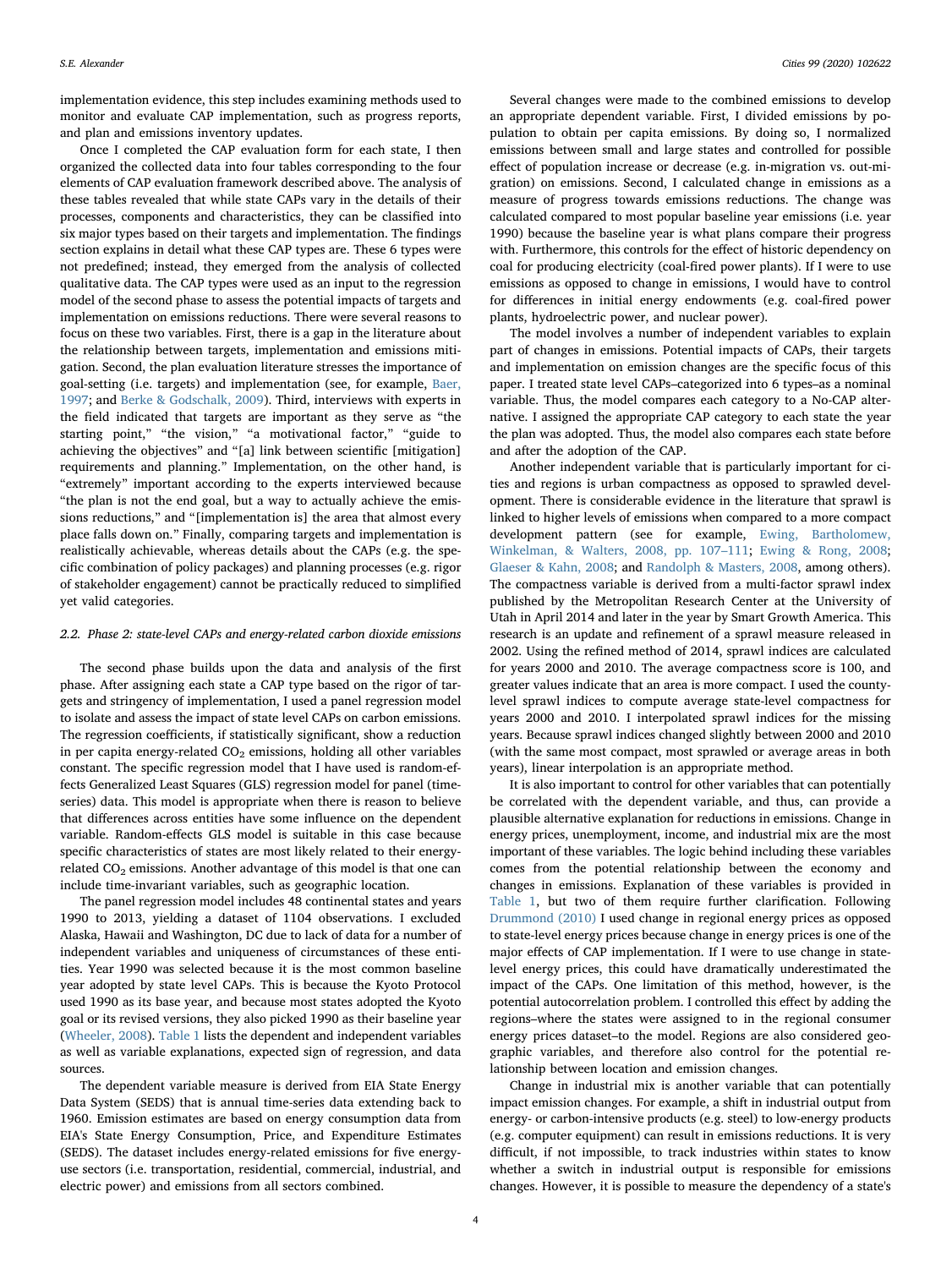<span id="page-4-0"></span>

| Variables.                                                                      |                                                                                                                                                                           |                                                                                                                                                    |                                                                                                                             |
|---------------------------------------------------------------------------------|---------------------------------------------------------------------------------------------------------------------------------------------------------------------------|----------------------------------------------------------------------------------------------------------------------------------------------------|-----------------------------------------------------------------------------------------------------------------------------|
| Variable                                                                        | Explanation                                                                                                                                                               | Expected sign of regression coefficient                                                                                                            | Source & date downloaded                                                                                                    |
| Change in emissions per million<br>persons (DV)                                 | Energy $CO2$ emissions for current year minus<br>same for 1990                                                                                                            | Not applicable                                                                                                                                     | U.S. Energy Information Administration                                                                                      |
| Climate action planning (CAP types)                                             | Categorical variable for state climate action<br>planning efforts                                                                                                         | Negative, since climate action planning is<br>meant to reduce emissions through a wide<br>array of policy options and increasing<br>awareness      | U.S. Environmental Protection Agency<br>(EPA) list of states with CAPs; and Data<br>collected through Phase 1 of this study |
| Change in unemployment rate                                                     | Unemployment rate (%) for current year minus<br>same for previous year                                                                                                    | Negative, due to decreased economic<br>activity, and by extension, emissions                                                                       | Bureau of Labor Statistics (BLS)                                                                                            |
| Change in per capita income                                                     | Per capita income for current year minus same<br>for previous year                                                                                                        | Positive, since states with higher income<br>tend to consume more energy                                                                           | Bureau of Economic Analysis (BEA)                                                                                           |
| Change in regional energy prices                                                | Change in regional energy prices for current year<br>minus same for previous year                                                                                         | Negative, since higher prices reduce<br>consumption                                                                                                | Bureau of Labor Statistics. Consumer<br>price indices program.                                                              |
| Democratic presidential vote %                                                  | % of vote for Democratic presidential candidate<br>in nearest election                                                                                                    | Negative, since states with higher<br>percentage of democratic vote tend to be<br>more concerned about the environment                             | Presidential Elections Data extracted<br>from UC Santa Barbara's The American<br>Presidency Project                         |
| Heating degree days (HDDs)                                                      | Annual heating degree days weighted by<br>population as a measure of heating energy<br>demand                                                                             | Positive, since greater number of HDDs<br>means greater demand for energy                                                                          | National Climatic Data Center                                                                                               |
| Cooling degree days (CDDs)                                                      | Annual heating degree days weighted by<br>population as a measure of cooling energy<br>demand                                                                             | Positive, since greater number of CDDs<br>means greater demand for energy                                                                          | National Climatic Data Center                                                                                               |
| Change in percent GDP from<br>carbon-intensive manufacturing<br>industries      | GDP from carbon-intensive manufacturing<br>divided by the size of the economy for current<br>year minus same for previous year                                            | Positive, since states with larger share of<br>carbon-intensive industries relative to the<br>size of their economy tend to consume<br>more energy | Bureau of Economic Analysis (BEA)<br><b>NAICS</b>                                                                           |
| Change in percent GDP from<br>carbon-intensive non-<br>manufacturing industries | GDP from carbon-intensive manufacturing<br>divided by the size of the economy for current<br>year minus same for previous year                                            | Positive, since states with larger share of<br>carbon-intensive industries relative to the<br>size of their economy tend to consume<br>more energy | Bureau of Economic Analysis (BEA)<br><b>NAICS</b>                                                                           |
| Compactness index                                                               | State level average compactness calculated from<br>county level composite sprawl score that<br>considers density, land use, activity centering and<br>street connectivity | Negative, since urban compactness reduces<br>VMT and thus transportation emissions                                                                 | Smart Growth America Measuring<br>Sprawl 2014                                                                               |
| Interstate energy trades                                                        | Controls for the effect of interstate electricity<br>trades by creating a credit for electricity<br>exporting states and debit for importing states                       | Positive, since energy exporting states emit<br>carbon for producing electricity                                                                   | U.S. EIA                                                                                                                    |
| Regions                                                                         | Regions as defined by BLS consumer energy price<br>indices                                                                                                                | $\overline{\phantom{0}}$                                                                                                                           | Bureau of Labor Statistics (BLS)                                                                                            |

<span id="page-4-1"></span>



economy on carbon-intensive industries and its changes over time. To control for potential effects of industrial mix changes, I calculated change in percent Gross Domestic Product (GDP) from carbon intensive industries. I included two variables related to change in industrial mix in my model: change in percent GDP from carbon-intensive manufacturing and non-manufacturing industries. Generally, carbon intensive industries emit large amounts of GHGs per unit of good produced, and their energy costs are a large portion of their total costs (Zabin, Buff[a, & Scholl, 2009](#page-10-3)). According to the most recent U.S. EPA inventory of GHGs, which is based on an analysis of EIA energy consumption data, several industrial activities consume a lot of energy and emit large amounts of GHGs. Within manufacturing activities, the most carbon-intensive industries are: Petroleum refineries; primary metals (e.g. iron, steel, and aluminum); chemicals; pulp and paper; nonmetallic mineral products (e.g. cement and glass); and food [\(EPA 430-](#page-10-4) [R-15-004, 2015;](#page-10-4) [Zabin et al., 2009\)](#page-10-3). Among non-manufacturing industries, construction, mining, and agriculture are considered energy and carbon-intensive [\(EPA 430-R-15-004, 2015](#page-10-4)).

In my models, I also included two climatic variables: heating degree days and cooling degree days that show heating or cooling fuel demand on a state-wide basis. The logic behind including these two variables is that greater number of heating or cooling degree days result in greater demand for energy consumption.

Lastly, I controlled for the effect of interstate electricity trade using U.S. EIA data. In most states, electric power generation is the largest source of  $CO<sub>2</sub>$  emissions from fossil fuel combustion. Because some states are net exporters of electricity and others are net importers of electricity, it is important to control for interstate electricity trade for a fair evaluation.

[Fig. 2](#page-4-1) offers a conceptual model showing the possible relationships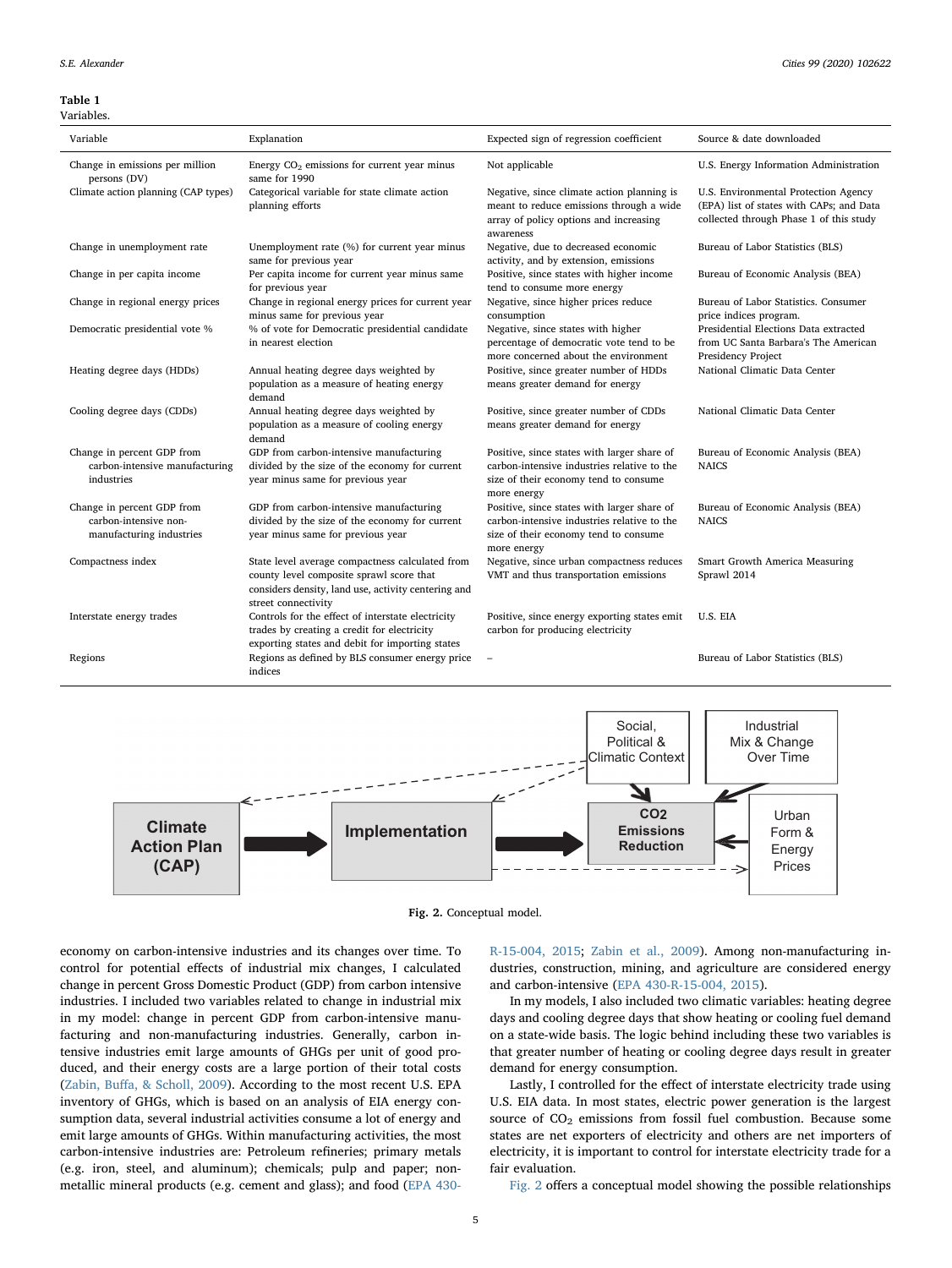between the independent variables explained above and change in per capita  $CO<sub>2</sub>$  emissions. The direct way that CAPs can result in carbon emissions reduction is through implementation of CAP policies and measures. Yet, there are a number of indirect ways that CAPs can lead to reductions in carbon emissions. For example, state level CAP development processes might inspire city level action that can further reduce emissions.

## 3. Findings and discussion

## 3.1. Phase I findings

## 3.1.1. CAP types

Broadly speaking, there are two major types of CAPs based on targets: 1) CAPs that set a GHG emissions reduction target—often following an executive order from state governor that sets such targets or appoints a climate change sub-cabinet or advisory group to do so; and 2) CAPs that do not set any emissions reduction target. The vast majority of state level CAPs (30 out of 32) set at least one target for GHG emissions reduction within their jurisdiction; however, sometimes the targets are tied to multi-state climate change planning commitments. For example, the states that partnered in The Western Climate Initiative (WCI), Midwest Greenhouse Gas Reduction Accord (MGGRA) and Pacific Coast Collaborative (PCC), to name a few, agreed to collectively set a regional emissions target. This resolution is either based on targets originally established by participating states or otherwise are reflected in state level plans, with states proposing to either meet or exceed the regional target. Several states have also chosen to join such multi-state initiatives as observers. Observer states often set matching or comparable reduction targets, but normally do not commit to the implementation mechanism set by the regional initiative—such as a regional cap-and-trade program.

State CAPs have set targets that may be single-step, two-step or multiple-step. Typically, CAPs with two- or multiple-step targets set a long-term goal to be reached by 2050 with a midterm target to be achieved by 2020 or 2025.2050 marks the middle of the century; it is a date often used—in addition to the end of century mark–in scientific scenario analyses to illustrate the impacts of climate change and/or define necessary reductions to possibly avoid the most catastrophic impacts. A number of states also set interim target(s)—to help them make progress towards the midterm target. For example, New Hampshire sets a midterm goal of reducing emissions 20% below 1990 levels by 2025 and specifies five interim targets to reach the 2025 goal. Following the Kyoto Protocol, the most common baseline year is 1990 for state level CAPs, with some states setting emissions of the year 2000, 2005 and 2006 as their baseline. Thus, the first step commonly involves either going back to 1990 emissions levels or lower than that (e.g. 5%, 10% or 20% lower).

I define long-term ambitious target as: aiming at or close to scientific requirements for emission reductions in the United States by midcentury as interpreted by the CAPs. It is important to note that scientific

requirements vary based on different targets for stabilization of atmospheric GHG concentrations. In other words, emission allowances for all industrialized nations (including the U.S.) are different for various GHG concentration levels. Therefore, scientists have developed several scenarios for stabilization levels and mitigation requirements. [Gupta et al.'s](#page-9-14) [\(2007\)](#page-9-14) systematic analysis of the literature suggests that under low and medium stabilization levels, developed nations would need to cut their emissions substantially (i.e. 40% to 95% below 1990 levels), even if developing nations achieve significant reductions. Nonetheless, virtually all states with an ambitious target have interpreted scientific requirements for emission reductions as approximately 75% to 85% below 1990 levels in the long run (around 2050).

A short-term target (e.g. 2020), on the other hand, does not meet the requirements of a long-term ambitious target. A short-term target does not preclude a state from adopting rigorous policy measures or developing an ambitious target in the future. Yet, in and of itself a short-term target is insufficient to guide the state emissions reduction efforts in the long run to meet the scientific requirements. In other words, a shortterm target lacks a long-term vision. Additionally, since state level short-term targets tend to be low (as opposed to ambitious targets based on scientific requirements), having a short-term target only can imply elimination of rigorous policy options from consideration. For instance, South Carolina set a target to reduce emissions to 5% below 1990 levels by 2020; no long-term goal was set.

In addition to the targets, CAPs differ in terms of the stringency of their implementation. I classified a CAP in the "strong evidence of rigorous implementation" group if: there is stringent state level legislation governing the implementation of the CAP with lead or other responsible agencies identified and clear monitoring and evaluation mechanism, or otherwise, there is evidence of extensive programmatic interventions with progress towards goals clearly documented in some type of a progress report, implementation plan, updated inventory or online tool. I classified a CAP in the "some evidence of implementation" group if: there is some evidence of early actions or programmatic interventions; yet, there is evidence of stopped funding, discontinued or sporadic climate council or advisory group meetings or documents clearly showing that the state is not on track to reach its goals although some programs have been implemented. I classified a CAP in the "no or limited implementation" group if: I found no evidence of implementation whatsoever, insufficient evidence of implementation, or evidence of lack of implementation—meaning that it is clearly stated on the relevant state agency website that the state has stopped the CAP process after its adoption. I considered evidence of implementation insufficient if: there were either very limited information provided and/or I found a few programs that seemed relevant but these were not tied to the CAP or its other documents whatsoever. Considering the type of CAP targets and the rigor of their implementation, plans can be broadly categorized into 6 groups described above and illustrated in [Table 2](#page-5-0).

<span id="page-5-0"></span>

| an |  |
|----|--|
|    |  |

|  | A summary of CAP types. |  |  |  |  |
|--|-------------------------|--|--|--|--|
|--|-------------------------|--|--|--|--|

| CAP type | Key identifiers                 |                                                                            | States with a CAP (total analyzed: 32)                                                                  |  |
|----------|---------------------------------|----------------------------------------------------------------------------|---------------------------------------------------------------------------------------------------------|--|
|          | Target(s)                       | Implementation                                                             |                                                                                                         |  |
| Type 1   | No target                       | No or limited evidence of implementation                                   | 4 CAPs: Missouri, Nevada, Ohio, Utah                                                                    |  |
| Type 2   | A short-term target only        | No or limited evidence of implementation                                   | 5 CAPs: Arkansas, Illinois, Kentucky, North Carolina, South Carolina                                    |  |
| Type 3   | A long-term ambitious<br>target | No or limited evidence of implementation                                   | 5 CAPs: Arizona, Iowa, Montana, New Mexico, Wisconsin                                                   |  |
| Type 4   | A short-term target only        | Evidence of some implementation                                            | 3 CAPs: Florida, Pennsylvania and Virginia                                                              |  |
| Type 5   | A long-term ambitious<br>target | Evidence of some implementation                                            | 7 CAPs: Maine, Michigan, New Jersey, New York, Rhode Island, Vermont,<br>Washington                     |  |
| Type 6   | A long-term ambitious<br>target | Stronger evidence of rigorous implementation, monitoring<br>and evaluation | 8 CAPs: California, Colorado, Connecticut, Maryland, Massachusetts,<br>Minnesota, New Hampshire, Oregon |  |

<sup>3.1.2.</sup> Limitations and opportunities for improving CAPs 3.1.2.1. Near-term targets are low and CAPs rely on major technological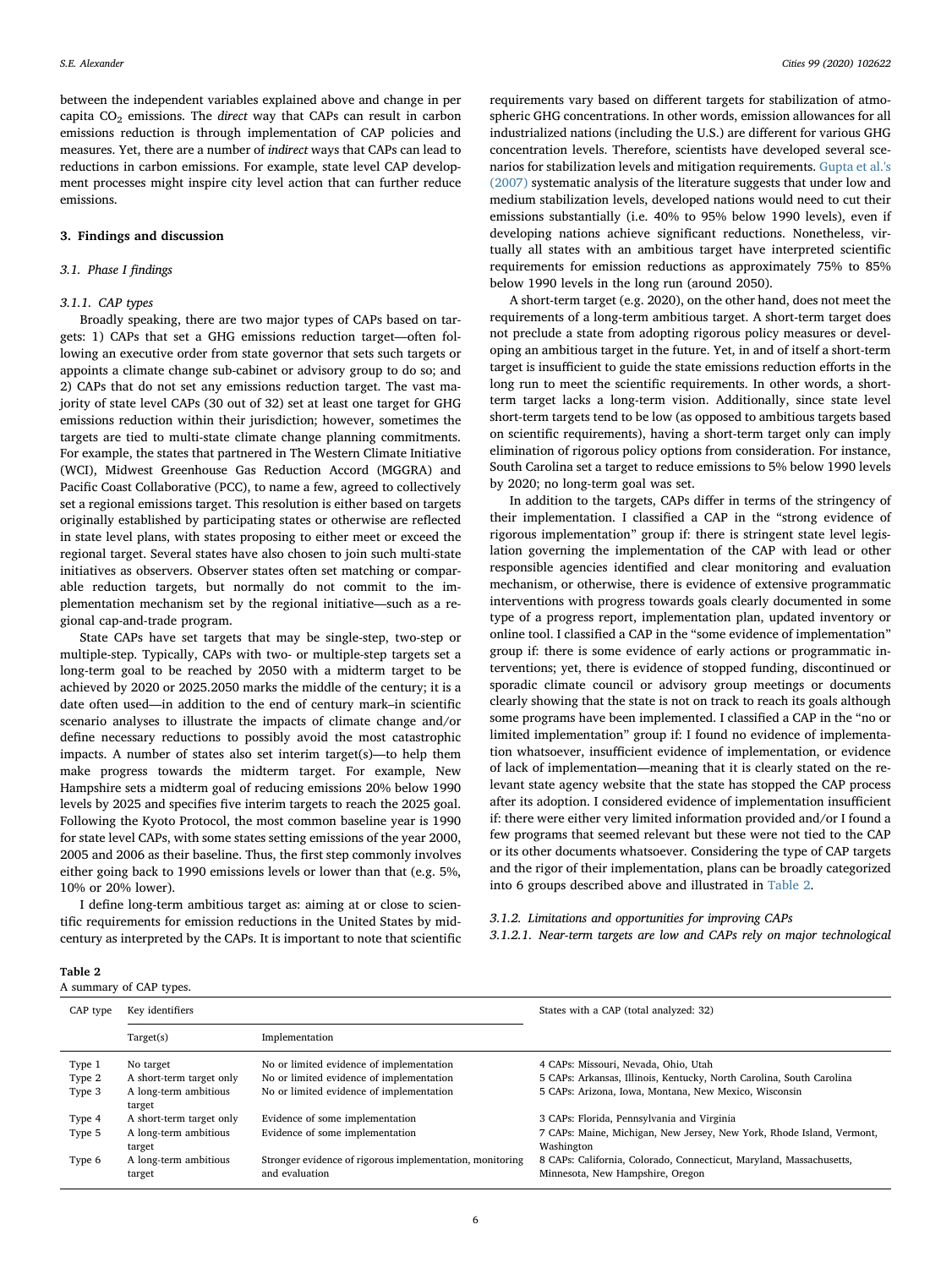innovations to achieve long-term targets. Regardless of the differences in CAP targets across the nation, near-term targets are low compared to long-term targets, and especially the most rigorous CAPs rely on major technological innovations to reach their long-term targets. It is very typical of CAPs to set a rather achievable target to be reached by say, 2020. This is not intrinsically problematic, provided that we understand that simply continuing the trend of emissions reductions will not get us close to meeting the long-term targets. In other words, after meeting the near-term target, we need measures that sharply reduce emissions. By setting a near-term target, many CAPs have analyzed feasibility of their policy options. Yet, when it comes to the ultimate target, tools, techniques and mechanisms to reduce emissions dramatically to meet the long-term targets are unknown. To some degree, this is inevitable. Due to their long time span (i.e. more than forty years from the development of the plan), CAPs deal with numerous uncertainties. However, major lifestyle changes and technological innovations are needed to reach long-term targets that meet the scientific requirements.

Designing a path that links CAP measures and long-term ambitious targets is a crucial aspect of climate planning. The states that carefully monitor and evaluate their progress towards their targets have recently started to plan for emissions reduction beyond 2020. One approach that is common among these states is setting an interim target (e.g. 2030) that guides emissions reduction actions towards the 2050 goal. Massachusetts Clean Energy and Climate Plan for 2020 (updated in 2015), for example, begins to look more closely to longer term targets, includes scenario analyses for 2030 and 2050 emissions, and examines viable paths to deep reductions needed to meet the state's ambitious long-term target.

3.1.2.2. CAPs typically lack dedicated or sufficient funding sources for implementation. Most CAPs include a relatively detailed cost analysis using techniques such as net present value (NPV) and cost-effectiveness calculations. Whereas many selected policy options are claimed to be cost-effective and a worthwhile investment, initial costs may still hinder implementation. This is more than serious in economic downturns, when CAP implementation competes with other pressing issues. Therefore, identification of funding sources and analysis of potential funding problems early on in the CAP development process is rather important.

Evidence from this study suggests that although funding options have been discussed one way or another in most CAPs, many lack dedicated or sufficient funding sources. Some CAPs mention identification of funding sources for implementation a challenge, whereas others leave this step (i.e. funding identification) to be dealt with at a later time.

Exceptions do exist. California's Assembly Bill 32 (i.e. the California Global Warming Solutions Act of 2006), for example, is funded through a number of mechanisms that are discussed in detail in the Scoping Plan (updated every five years). A fee is collected from large sources of GHGs in the state annually that is used for covering annual expenses for state agencies to implement AB 32. Aside from regulatory and market-based programs aimed at reducing GHG emissions, investments from various sources provide incentives for industries to reduce emissions. The Greenhouse Gas Reduction Fund (GGRF)—which comes from auction proceeds as a part of Air Resources Board's (ARB) cap-and-trade program—is set to be used for a wide range of projects that can result in long-term reductions in GHG emissions. ARB's Investment Plan evaluates GHG reduction alternatives and prioritizes promising investments that bring about co-benefits in addition to emission reductions.

3.1.2.3. Dealing with uncertainties is a challenge and scenario analysis is rare. Findings also show that CAPs, in general, have not accounted for uncertainties through sophisticated methods, such as scenario development. Scenario development comes from systems science. It is a method facilitating recognition and exploration of uncertainty and complexity in the decision-making process, as opposed to limiting or

simplifying the context into a single forecast ([Van Der Sluijs, 2005](#page-10-5); [Vervoort et al., 2014](#page-10-6)). In the context of the United States, with public confusion about the reality of climate change coupled with lack of steady and sufficient federal level support, decision-makers involved in CAP processes have often chosen to simplify rather than further complicate the situation. This is understandable, especially because most of the current generation of CAPs have been developed years ago and/or with limited resources. Future CAPs or CAP updates, however, would benefit greatly from improved decision pathways that take uncertainties into account.

Most CAPs have either ignored uncertainties altogether or have identified it as a challenge. More research and better data are required to develop sophisticated scenario analyses to enhance decision-making. Evidence from the content analysis of state level CAPs shows that accounting for uncertainty in business-as-usual (BAU) emissions, policy designs and/or impacts of individual policies is rare. Although, exceptions exist. For instance, Massachusetts' plan has considered three levels of BAU emissions (i.e. high; middle; low) and three levels of policy impacts. When it comes to uncertainties as they relate to climate change impacts, scenario development is again uncommon. For us to calculate a more accurate cost-benefit analysis of CAP implementation, we need to draw a better picture of climate change impacts and risks. States have struggled to link implementation benefits to climate change risks in their CAPs.

Cost-benefit analyses conducted for state level CAPs did not typically take into account costs avoided due to alleviated climate change risks. Stakeholders involved in state CAP processes have often considered co-benefits of specific measures, but these co-benefits are not quantified in most cases as discussed earlier. One example of an effort to integrate the avoided costs is Connecticut's CAP that estimate avoided health costs due to reductions in criteria air pollutants benefits. However, the cost of adapting to climate change impacts (assuming that adaptation is possible) is much higher than health costs alone in monetary terms only and notwithstanding potential devastating community and intergenerational costs.

Projection of local impacts may involve a greater degree of uncertainty. Nevertheless, states that have developed an adaptation plan, as a part of their climate action planning efforts, have started to look more closely into these impacts. For example, New York's The Community Risk and Resiliency Act (CRRA) proposed sea level rise projections that are based on detailed analyses conducted by [Horton,](#page-9-15) [Bader, Rosenzweig, DeGaetano, and Solecki \(2014\).](#page-9-15) This report, also known as the ClimAID report, is prepared for the New York State Energy Research and Development Authority, and its projections are based on the outputs of over 20 global climate models, downscaled to New York. Integrating the costs associated with these projected impacts into CAP financial analyses can provide justification for actions that are not otherwise advisable. In other words, access to sophisticated analyses of climate change risks can impact decision making.

3.1.2.4. Implementation mechanisms are weak. Most CAPs lack regulatory teeth, and by extension, a direct way to enforce implementation. Even the CAPs in the rigorous implementation group, do not necessarily have a comprehensive program to reduce GHG emissions from all sources throughout the state. Additionally, carbon pricing mechanisms (i.e. carbon tax and/or cap and trade) are relatively uncommon. Carbon pricing is deemed as a necessary and effective policy step to address climate change in the United States ([Metcalf, 2008;](#page-9-16) [Nordhaus, 2007\)](#page-9-17). However, many CAPs rely merely on programmatic incentives or voluntary mechanisms to achieve their goals. These programmatic smaller scale interventions are likely insufficient to meet the deep reduction targets set for 2050. Achieving ambitious 2050 targets is inherently complicated, involving many factors, such as personal lifestyle choices and preferences. While it is unlikely that an individual "silver bullet" implementation mechanism exists to meet these ambitious long-term goals, an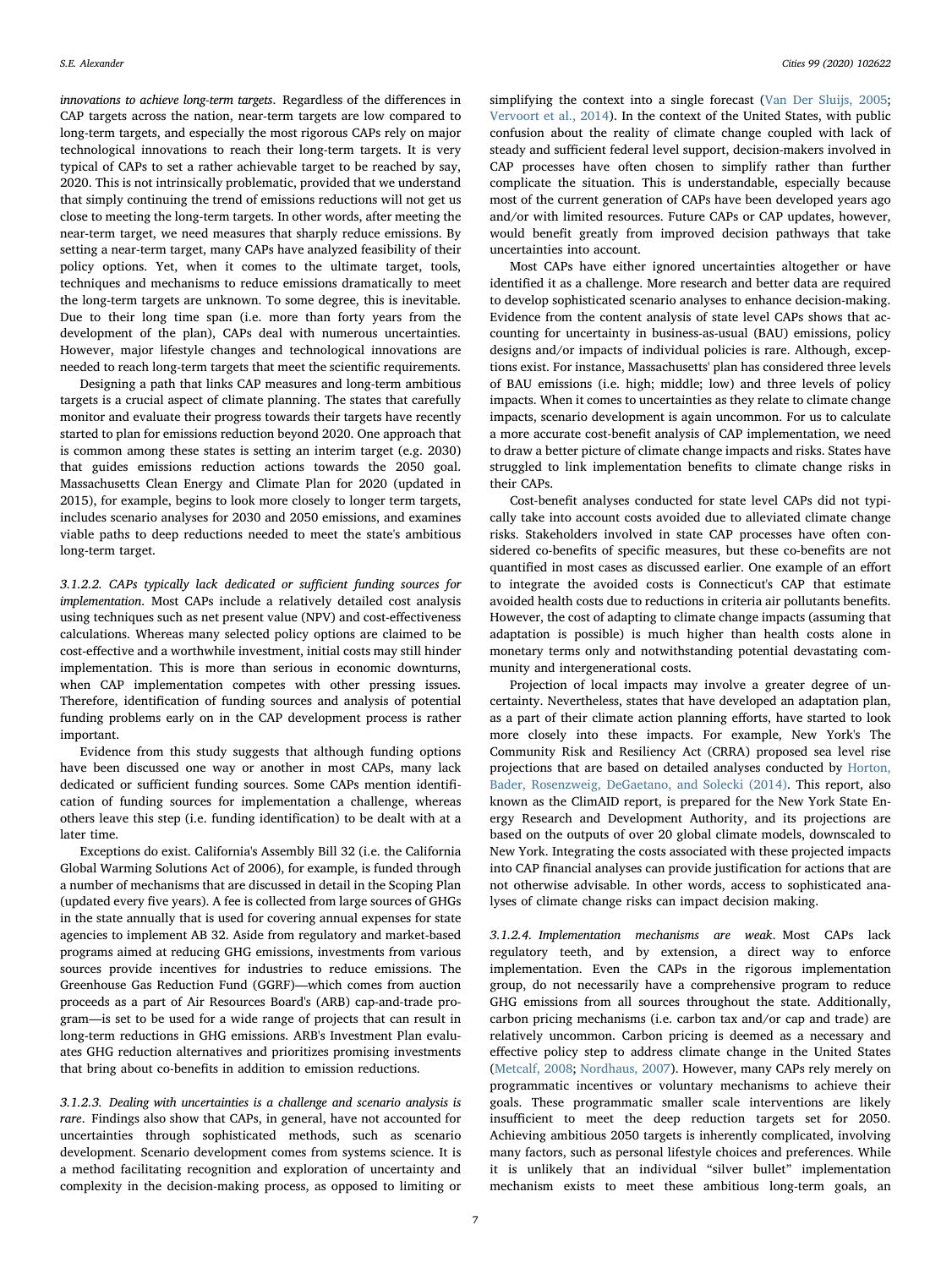#### <span id="page-7-0"></span>Table 3

Descriptive statistics for independent variables.

| Variable                                                | Mean    | Standard deviation | Minimum          | Maximum       |
|---------------------------------------------------------|---------|--------------------|------------------|---------------|
| Cooling degree days (CDDs)                              | 1071.74 | 804.68             | 42.00            | 3827.00       |
| Heating degree days (HDDs)                              | 5243.83 | 2085.25            | 430.00           | 10,810.00     |
| Change in % GDP from carbon-intensive manufacturing     | 0.00    | 0.01               | $-0.05$          | 0.07          |
| Change in % GDP from carbon-intensive non-manufacturing | 0.00    | 0.01               | $-0.08$          | 0.05          |
| Change in regional energy prices                        | 6.23    | 15.43              | $-45.84$         | 34.31         |
| Democratic presidential vote %                          | 0.46    | 0.09               | 0.25             | 0.68          |
| Compactness                                             | 95.07   | 11.24              | 64.29            | 129.03        |
| Change in per capita personal income                    | 1081.94 | 953.06             | $-5781.00$       | 7527.00       |
| Change in average unemployment                          | 0.05    | 0.99               | $-2.54$          | 5.51          |
| Change in interstate energy trade                       | 1008.41 | 3,928,213.00       | $-25,200,000.00$ | 26,600,000.00 |

approach that combines a wide and diversified range of strategies is more likely to yield success ([Yang, McCollum, McCarthy, & Leighty,](#page-10-7) [2009\)](#page-10-7). Yet, many states have opted out of carbon pricing options, choosing a shorter list of implementation mechanisms instead.

#### 3.2. Phase 2 findings

#### 3.2.1. CAPs and change in energy-related carbon dioxide emissions

This section focuses on findings from the second phase of the study: Analyzing the relationship between state level CAPs and change in energy-related carbon dioxide emissions from all sectors (i.e. dependent variable). Sectors that contribute to energy-related carbon dioxide emissions include commercial, industrial, residential, transportation and electric power. Based on findings from the first phase, I examined the relationship between six types of CAPs and change in energy-related carbon dioxide emissions controlling for other economic, climatic, geographic and political variables. [Table 3](#page-7-0) provides descriptive statistics for the independent variables.

My goal with this model was to explain variations in emissions with CAP types as well as a set of control variables. The direct way that CAPs can result in carbon emissions reduction is through implementation of CAP policies and measures. I collected information about implementation of state level CAPs in the first phase. CAP types include information about implementation. For example, I found evidence of rigorous implementation for type 6 CAPs. However, implementation is only one way that CAPs can impact carbon emissions. There are a number of indirect ways that CAPs can lead to reductions in carbon emissions. Perhaps the most important of these indirect mechanisms is the planning process. Altschuler argued that "planning is more important than any plan" (quoted in [Baer, 1997, p. 336](#page-9-8); and in [Drummond, 2010, p. 416](#page-9-7)). The planning process, especially when various interest groups and the public are actively involved, can yield outcomes. [Innes and Booher \(1999\)](#page-9-18) argued that a good consensus building process can have outcomes beyond the immediate and/or identifiable results at the end of the project. These outcomes, according to [Innes and Booher \(1999\),](#page-9-18) can appear after the completion of the plan development process or outside its boundaries in the form of new collaborations, new discourses, learning that extends into the community, and so forth. In the case of state level CAPs, this means that the planning process can indirectly yield outcomes outside the boundaries of the plan in the form of other relevant policies or programs that reduce carbon emissions. Indeed, analyzing these indirect mechanisms is beyond the scope of this study. Yet, acknowledging the possibility of these indirect effects can help us understand why a CAP may result in carbon emissions reductions even the implementation has quickly faded away after the plan development process, or there is no evidence of direct implementation whatsoever.

[Table 4](#page-7-1) shows the results of the regression model. Total number of observations are 1104, and the number of groups, which is the number states included in the model, is 48. The overall R2 is a reasonable 0.25, meaning that the model explains a quarter of the variations in state

#### <span id="page-7-1"></span>Table 4

Effects of state CAPs on per capita  $CO<sub>2</sub>$  energy emissions.

| Variables                                                   | Coefficient         |
|-------------------------------------------------------------|---------------------|
| CAP Type 1. No target; no or limited implementation         | $-2.738705**$       |
| CAP Type 2. Short-term target; no or limited implementation | $-1.160499**$       |
| CAP Type 3. Ambitious target; no or limited implementation  | $-0.8332563*$       |
| CAP Type 4. Short-term target; some implementation          | $-2.36251**$        |
| CAP Type 5. Ambitious target; some implementation           | $-1.546992**$       |
| CAP Type 6. Ambitious target; rigorous implementation       | $-1.096547**$       |
| Cooling degree days (CDDs)                                  | $-0.0004712$        |
| Heating degree days (HDDs)                                  | 0.0001331           |
| Change in % GDP from carbon-intensive manufacturing         | $-4.979222$         |
| Change in % GDP from carbon-intensive non-manufacturing     | 12.54649*           |
| Change in regional energy prices                            | 0.010386            |
| Democratic presidential vote %                              | 1.108312            |
| Compactness                                                 | $-0.0602424**$      |
| Change in per capita personal income                        | $0.0002443*$        |
| Change in average unemployment                              | $0.1368203^{\circ}$ |
| Change in interstate energy trade                           | $0.000000043$ **    |
| Region-West                                                 | $-2.791596**$       |
| Region-South                                                | $-0.8061115$        |
| Region-Northeast                                            | $-0.6447329$        |
| Region-Midwest                                              | $\Omega$            |
| Constant                                                    | 5.765357            |
|                                                             |                     |

Number of observations =  $1104$  Overall R2 = 0.25

<span id="page-7-2"></span>\*\*  $P$  < 0.01.

<span id="page-7-3"></span> $P < 0.05$ .

level energy related carbon emissions.

All CAP types are statistically significant at the 0.01 level (p < 0.01) except for type 3 CAPs (long-term ambitious target, and no or limited evidence of implementation), which is significant at the 0.05  $(p < 0.05)$  level. Coefficients are negative for all CAP types indicating that, in the years since 1990, all state level CAPs reduced emissions compared to the states without CAPs, holding all other variables constant. CAP coefficients for all groups range from −0.83 to −2.74. This means that, in the years since 1990, on average states with a CAP reduced per capita emissions by about 1.79 metric tons, when compared to the states without CAPs and controlling for other economic, climatic, geographic and political variables.

Ironically, what this model shows is that CAPs, regardless of their targets and implementation, result in carbon emissions reduction. Nevertheless, the model does not reveal mechanisms through which these CAPs work. In other words, the model does not show how exactly CAPs with no or limited evidence of implementation lead to carbon reductions. Although causal mechanisms between types 1, 2 and 3 CAPs (with no or limited evidence of implementation) and emissions reductions are uncertain and unknown, there are a number of possible explanations. One explanation for the statistical significance of the relationship between all types of CAPs, including the ones with no sign of implementation (i.e. types 1, 2 and 3), is the possibility of indirect effects of the planning process on carbon emissions reduction. State level climate action planning is typically a complex process involving

<span id="page-7-4"></span> $^{\circ}$  P < 0.10.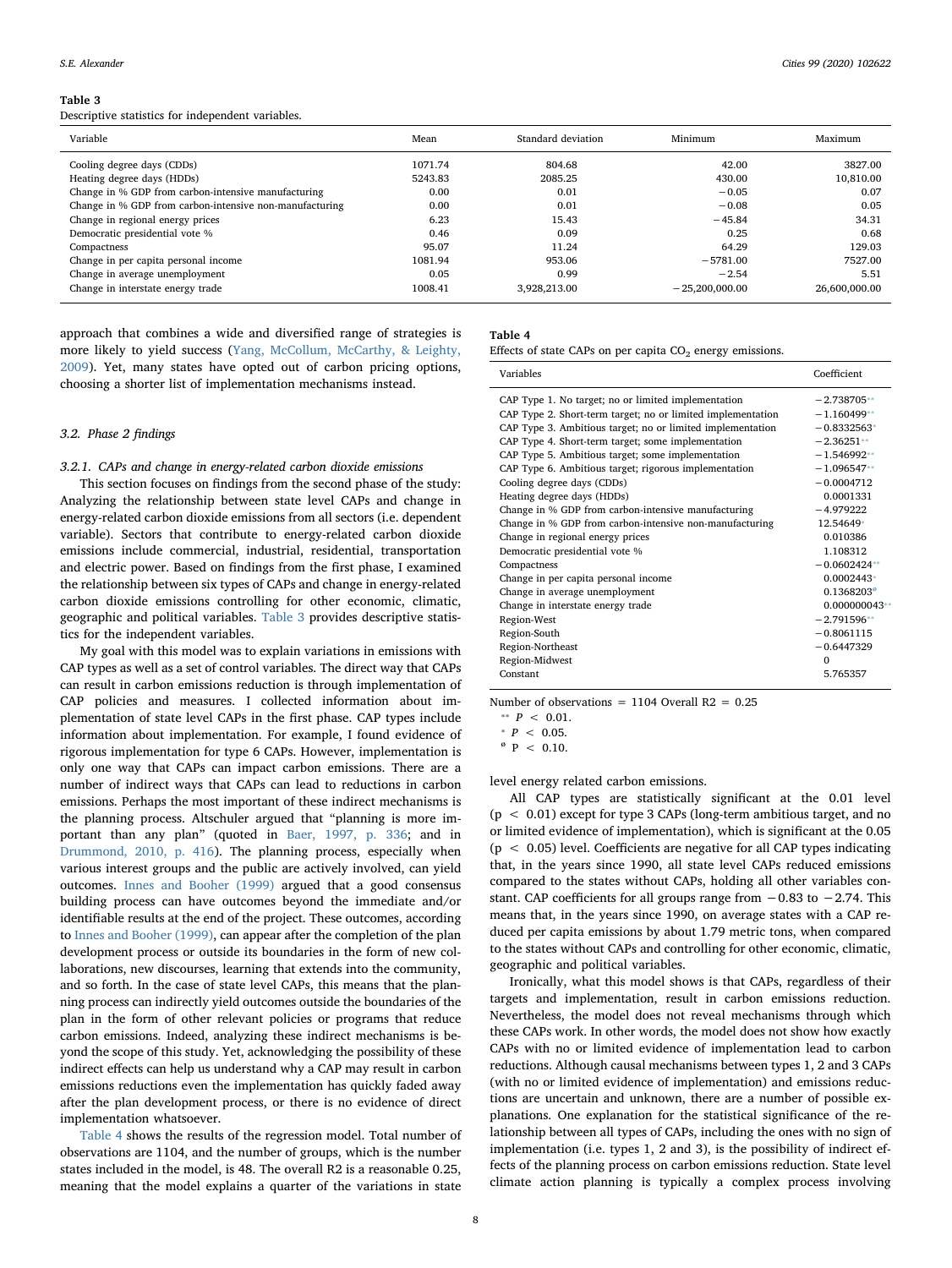numerous stakeholders. It is likely that these CAPs have resulted in other environmental policy measures or programs with similar carbon reduction benefits. Considering that most state CAPs have benefitted from fairly extensive consensus-building processes, the possibility of indirect effects should not be disregarded.

One surprise is that type 6 and 5 CAPs, which have an ambitious long-term target and stronger evidence of implementation, have a slightly smaller coefficient than the type 1 CAPs with no specified emissions target and no or limited evidence of implementation. One possible explanation is that the states with a types 6 or 5 CAP had already achieved lower carbon emissions through other environmental policy measures with emissions reduction benefits, making it difficult to reduce emissions after the adoption of the CAP. Another possible explanation is related to a general critique of state level CAPs: low shortterm targets. Because of these low 2015 or 2020 targets, it is possible that implementation of the CAPs have not yet resulted in reductions significant enough to reveal potential strengths of types 6 and 5 CAPs. The effects may appear later, if these states continue to rigorously implement the ambitious long-term goals set by the CAPs. Ultimately, the reason behind these findings may simply be a lag between implementation of measures and appearance of results.

Interestingly, type 4 CAPs, with a short-term target and some evidence of implementation, have the second largest coefficient (after type 1 CAPs). This suggests that CAPs with a short-term target may also be successful in reducing emissions—at least in the short run. Again, the possible advantage of having an ambitious long-term target may not be apparent yet—especially because CAPs with a stringent long-term target still have a weak near-term target.

Compactness, a variable especially important for cities and regions, is also statistically significant at the 0.01 level ( $p < 0.01$ ). Its negative coefficient is indicative of an inverse relationship between compactness and emissions, or a positive relationship between sprawl and emissions. The sprawl measure used in this model is a composite measure involving many variables combined into four major factors: 1) development density; 2) land use mix; 3) activity centering; and 4) street accessibility ([Ewing & Hamidi, 2014\)](#page-9-19). This means that the development decisions of communities can have measurable impacts on emissions. The most relevant type of emissions related to urban compactness (or sprawl) is transportation sector emissions. This is because sprawled areas are associated with higher levels of vehicle ownership and vehicle miles traveled (VMTs) per capita and traffic delay per capita ([Ewing, Pendall,](#page-9-20) [& Chen, 2003\)](#page-9-20).

From the set of economic variables, year-to-year changes in per capita personal income and energy interstate trade are statistically significant at the 0.01 level (p  $\,$   $\,$  0.01). The positive coefficient of these two variables indicates that increases in per capita personal income and energy interstate trade are associated with greater energy related emissions. Because per capita personal income is a measure of personal wealth, this means that, when all other variables are held constant, increase in personal wealth results in greater contribution to emissions through increased consumption of energy. Energy interstate trade is a measure of interstate electricity exports and imports. For net exporters of electricity, this variable is positive; and for net importers, it is negative. This is because in the process of electric power generation, producers of electricity emit carbon dioxide.

Two other economic variables, percent GDP from carbon-intensive manufacturing and non-manufacturing, are measures of dependency of a state's economy on industries that emit large quantities of GHGs per unit of goods or services produced. The first of the two, percent GDP from carbon-intensive manufacturing is not statistically significant in explaining variation in per capita carbon emissions. However, the second variable–percent GDP from carbon-intensive manufacturing–is statistically significant at the 0.05 level ( $p < 0.05$ ), and its coefficient is 12.55. Thus, a 1% increase in GDP from carbon-intensive manufacturing leads to an increase of 12.55 metric tons of carbon emissions per capita. This means that the higher the dependence of a state's

economy on the three carbon-intensive nonmanufacturing industries–construction, mining, and agriculture—the greater their energy-related carbon emissions would be, when all other variables are controlled for. From a policy perspective, this could also represent an opportunity for significant emissions reduction, for example, through encouraging the use of efficiency measures in these industries.

The remainder of economic variables–namely changes in average regional energy prices, and average unemployment–are not significant at the 0.05 level. The two climatic variables–heating degree days and cooling degree days–as measures of need for energy consumption to air condition buildings are not statistically significant either. Among regions, being geographically located in the West Region is negatively correlated with changes in per capita carbon emissions ( $p < 0.01$ ). Lastly, percent democratic vote in the nearest presidential elections is not statistically significant in the model.

## 4. Conclusions, implications for climate action planning and directions for future research

Across the United States, states have taken a range of approaches to mitigate GHG emissions within their boundaries and beyond. Findings from this study show that all types of CAPs, regardless of the targets and status of their implementation, result in measurable yet modest reductions in carbon emissions, when a set of economic, climatic, political, and geographic variables are controlled for. This can be explained by the fact that climate action planning is a complex process, and can yield outcomes beyond implementation of policy measures specified in the CAP. Mechanisms such as learning that extends into the lower levels of government (e.g. cities and regional governments) as a result of the involvement of the public and various interest groups in the planning process, or the development of other related plans, policies or frameworks (with the potential to reduce emissions) that can emerge from a CAP process. Analysis of these mechanisms including the dynamics between CAP processes and indirect outcomes is beyond the scope of this study, but the findings suggest that this can be an interesting topic for future research. One limitation of CAP content analysis is that data about stakeholder processes are limited to what is provided in the plan, and there is a wide variation in the breadth and depth of information included in different CAPs. In-depth interviews with stakeholders involved in CAP processes would enhance our understanding of CAP dynamics beyond what is publically available through documents.

Another limitation of the model presented in this study is that it does not include a local climate action variable. Municipal and community level CAPs may or may not be an extension of the state level CAP. In California, for example, many cities adopted a CAP due to state level regulation. For instance, because the environmental review process of development projects can be streamlined if a city adopts a CAP, cities in California have been incentivized by the state to develop and implement CAPs. In Ohio, on the other hand, the two cities of Cleveland and Akron adopted a CAP in 2009, two years before the state of Ohio released its first CAP. Unlike Ohio's CAP, Cleveland's plan set two goals for GHG emissions reduction, and provides evidence of progress. Regardless of their relationship with the state level CAP, these local plans can be successful in reducing emissions. Future research can assess the potentials, effectiveness, strengths and weaknesses of these local CAPs. Collecting comparable monthly or annual emissions data at the city and metropolitan levels can provide an opportunity for evaluation of these CAPs.

Currently, state CAPs with an ambitious target and evidence of implementation have not proven greater emissions reductions than those with a short-term target and limited evidence of implementation. As explained earlier, this can be due to weak short-term targets, a lag between implementation and results becoming visible, the possible effect of indirect CAP processes, and/or the difficulty of emissions reductions beyond what has already been achieved through other actions by the states with a type 5 or 6 CAP. This finding is another evidence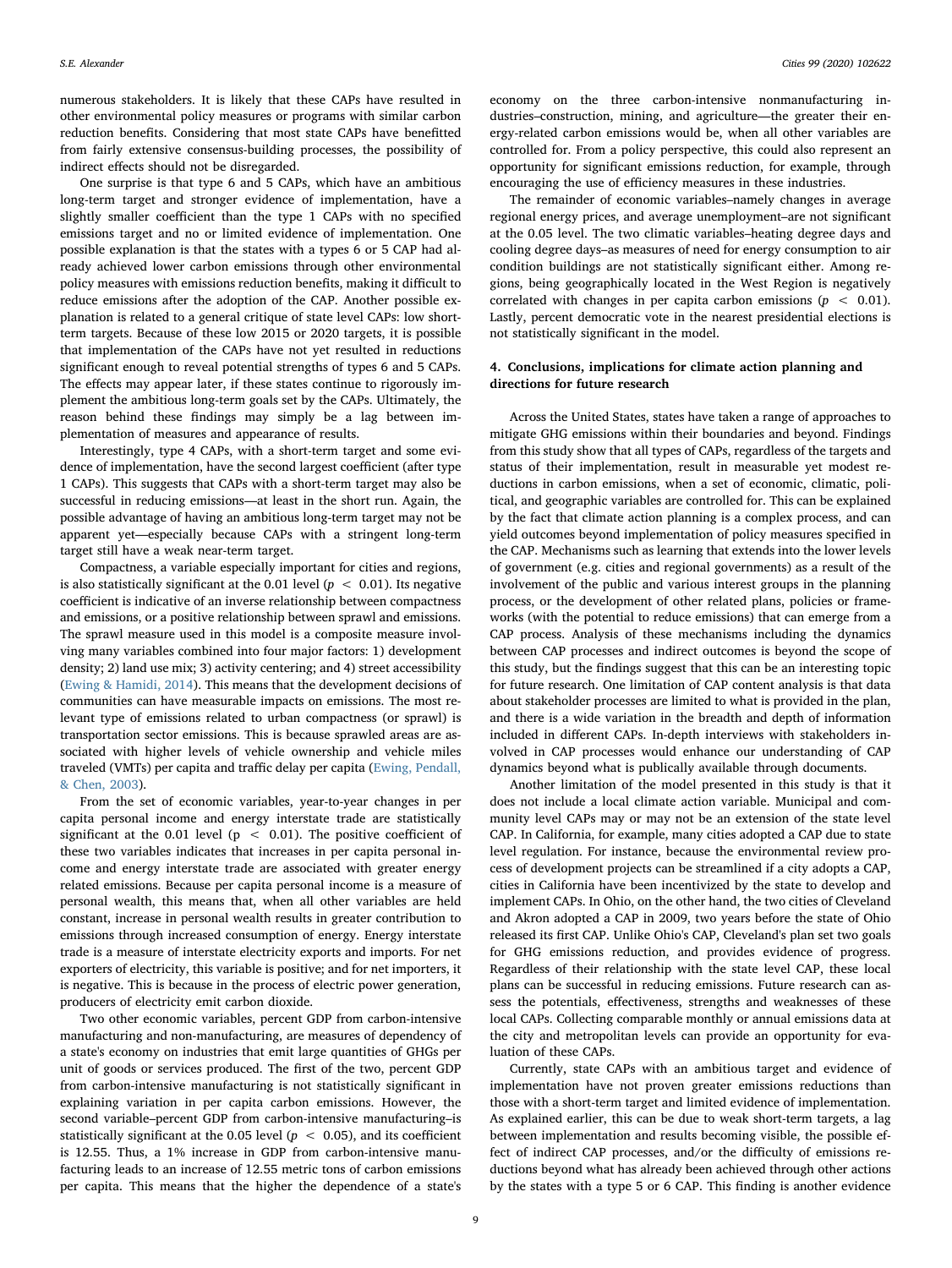that CAPs are very complex involving many factors, and their success in significantly reducing emissions can be influenced by various dynamics. It is important to note that the regression model presented in this study is exploratory. Better understanding of possible mechanisms that link CAPs to emissions reductions are needed to develop an improved model.

Evidence from the content analysis of state CAPs shows that climate action is a heterogeneous phenomenon within various jurisdictions across the nation—ranging from no action at all to rigorous implementation of stringent climate regulations. This is also true for city and regional level action in the United States. This heterogeneity, in and of itself, irrespective of potentials and constraints of individual action taking jurisdictions, can be problematic and highlights the importance of federal level action. This is not only because of carbon leakage potential, but also due to sending mixed messages about the United States' stance on climate action as a nation—which can hinder global efforts to mitigate emissions. Lack of strong federal leadership on climate planning has created an opportunity for innovative bottom-up climate action; however, this has also resulted in a patchwork of climate action across the nation. A robust federal leadership on climate protection can level the playing field for all jurisdictions, diminish possible carbon leakage to the states and cities with minimal regulations, support the implementation of lower-level CAPs, and finally enhance chances of global cooperation against the threat of climate change.

Nevertheless, state level CAPs illustrate important potentials of subnational climate action. Through CAP development and implementation, U.S. states have acted as laboratories of democracy and incubators of innovation and collaboration. The detailed analysis of cobenefits of climate action conducted through CAP development of many states shows a more holistic view of planning practice and policy implementation. Robust financial analyses, such as cost-effectiveness analysis and NPV, indicate that through climate action, states can undertake worthwhile investments benefitting the economy, the environment, and the community. State level CAPs can also influence city and metropolitan level action both directly (e.g. through emission reduction mandates) and indirectly (e.g. by offering incentives, technical support, community engagement activities, etc.).

Additionally, sub-national level action in the United States and elsewhere can send positive signals to higher levels of government as well as global entities that significant climate action can and should be taken at all levels, most importantly including city and regional levels. Evidence from state-level CAPs in the U.S. suggests that communities have taken action despite inconsistent support, lack of strong leadership and even withdrawal from global agreements by their federal government. This is in contradiction with the common argument that because local and regional entities are often removed in time and space from root causes of climate change, they should be reluctant to take action against it. In fact, because climate change adverse impacts as well as climate action planning co-benefits (e.g. clean air, walkable and healthy communities, better public and active transportation infrastructure, green jobs, etc.) will be observed locally, cities, regions and states have a tremendous incentive and a vested interest in developing and implementing CAPs. Thus, higher levels of government and global organizations should empower and support rather than undermine or discourage sub-national level action.

Lastly, we should move beyond energy efficiency measures to be able to reduce emissions sharply. Findings from this analysis show that CAPs are reducing energy-related carbon emissions in a measurable but modest amount. Continuing the current trend of emissions reductions is insufficient to reduce emissions dramatically to meet the long-term targets. Achieving greater reductions involves major technological and policy innovations as well as lifestyle changes. It is impossible to illustrate what future innovations will exactly entail or what can be achieved through major technological advancements. However, planning and policy tools and techniques that involve wide stakeholder participation and scenario planning that challenges current thinking,

can be used as a framework to create an ecosystem amenable for innovation. Through these techniques, various decision-making alternatives–ranging from urban development decisions to lifestyle choices—are converted into dynamic stories that analyze external forces and policy responses. Stakeholders involved in the visioning process are likely to find that some outcomes or processes represent a future or a situation that is more desirable than others. And then the question is: how do we get from the present to the desired situation. The excitement about climate action planning simply begins there.

#### CRediT authorship contribution statement

Serena E. Alexander:Conceptualization, Data curation, Formal analysis, Funding acquisition, Investigation, Methodology, Project administration, Validation, Writing - original draft, Writing - review & editing.

#### Declaration of competing interest

None.

#### Acknowledgements

Funding for this research has been provided by Cleveland State University.

#### References

- <span id="page-9-5"></span>[Adger, W. N., Brown, K., Fairbrass, J., Jordan, A., Paavola, J., Rosendo, S., & Seyfang, G.](http://refhub.elsevier.com/S0264-2751(19)31091-1/rf0005) [\(2003\). Governance for sustainability: Towards a thick analysis of environmental](http://refhub.elsevier.com/S0264-2751(19)31091-1/rf0005) decision making. [Environment and Planning A, 35](http://refhub.elsevier.com/S0264-2751(19)31091-1/rf0005)(6), 1095–1110.
- <span id="page-9-8"></span>[Baer, W. C. \(1997\). General plan evaluation criteria: An approach to making better plans.](http://refhub.elsevier.com/S0264-2751(19)31091-1/rf0010) [Journal of the American Planning Association, 63](http://refhub.elsevier.com/S0264-2751(19)31091-1/rf0010)(3), 329–344.
- <span id="page-9-10"></span>[Bassett, E., & Shandas, V. \(2010\). Innovation and climate action planning: Perspectives](http://refhub.elsevier.com/S0264-2751(19)31091-1/rf0015) from municipal plans. [Journal of the American Planning Association, 76](http://refhub.elsevier.com/S0264-2751(19)31091-1/rf0015)(4), 435–450.
- <span id="page-9-9"></span>[Berke, P., & Godschalk, D. \(2009\). Searching for the good plan: A meta-analysis of plan](http://refhub.elsevier.com/S0264-2751(19)31091-1/rf0020) quality studies. [Journal of Planning Literature, 23](http://refhub.elsevier.com/S0264-2751(19)31091-1/rf0020)(3), 227–240.
- <span id="page-9-1"></span>[Bowman, A., & Kearney, R. \(1986\).](http://refhub.elsevier.com/S0264-2751(19)31091-1/rf0025) The resurgence of the states. Englewood Cliffs, N.J: [Prentice-Hall](http://refhub.elsevier.com/S0264-2751(19)31091-1/rf0025).
- <span id="page-9-6"></span>[Bulkeley, H., & Betsill, M. \(2005\). Rethinking sustainable cities: Multilevel governance](http://refhub.elsevier.com/S0264-2751(19)31091-1/rf0030) and the "Urban" [politics of climate change.](http://refhub.elsevier.com/S0264-2751(19)31091-1/rf0030) Environmental Politics, 14(1), 42–63.
- <span id="page-9-3"></span>[Byrne, J., Hughes, K., Rickerson, W., & Kurdgelashvili, L. \(2007\). American policy con](http://refhub.elsevier.com/S0264-2751(19)31091-1/rf0035)flict [in the greenhouse: Divergent trends in federal, regional, state, and local green energy](http://refhub.elsevier.com/S0264-2751(19)31091-1/rf0035) [and climate change policy.](http://refhub.elsevier.com/S0264-2751(19)31091-1/rf0035) Energy Policy, 35(9), 4555–4573.
- <span id="page-9-7"></span>[Drummond, W. J. \(2010\). Statehouse versus greenhouse.](http://refhub.elsevier.com/S0264-2751(19)31091-1/rf0040) Journal of the American Planning [Association, 76](http://refhub.elsevier.com/S0264-2751(19)31091-1/rf0040), 4.
- <span id="page-9-11"></span>[Ewing, R., Bartholomew, K., Winkelman, S., Walters, J., & Chen \(2008\). Growing cooler:](http://refhub.elsevier.com/S0264-2751(19)31091-1/rf0050) [The evidence on urban development and climate change.](http://refhub.elsevier.com/S0264-2751(19)31091-1/rf0050) Review of Policy Research, 228–[231](http://refhub.elsevier.com/S0264-2751(19)31091-1/rf0050).
- <span id="page-9-19"></span>Ewing, R., & Hamidi, S. (2014). [Measuring urban sprawl and validating sprawl measures.](http://refhub.elsevier.com/S0264-2751(19)31091-1/rf0055) [Washington, DC: National Institutes of Health and Smart Growth America.](http://refhub.elsevier.com/S0264-2751(19)31091-1/rf0055)
- <span id="page-9-12"></span>[Ewing, R., & Rong, F. \(2008\). The impact of urban form on US residential energy use.](http://refhub.elsevier.com/S0264-2751(19)31091-1/rf0060) [Housing Policy Debate, 19](http://refhub.elsevier.com/S0264-2751(19)31091-1/rf0060)(1), 1–30.
- <span id="page-9-20"></span>[Ewing, R., Pendall, R., & Chen, D. \(2003\). Measuring sprawl and its transportation im](http://refhub.elsevier.com/S0264-2751(19)31091-1/rf2900)pacts. Transportation Research Record. [Journal of the Transportation Research Board,](http://refhub.elsevier.com/S0264-2751(19)31091-1/rf2900) 183[\(1\), 175](http://refhub.elsevier.com/S0264-2751(19)31091-1/rf2900)–183.
- <span id="page-9-13"></span>Glaeser, E. L., & Kahn, M. E. (2008). [The greenness of cities: Carbon dioxide emissions and](http://refhub.elsevier.com/S0264-2751(19)31091-1/rf0065) urban development. [Cambridge, MA: National Bureau of Economic Research2008.](http://refhub.elsevier.com/S0264-2751(19)31091-1/rf0065)
- <span id="page-9-14"></span>Gupta, S., et al. (2007). "[Chapter 13: Policies, instruments, and co-operative arrange](http://refhub.elsevier.com/S0264-2751(19)31091-1/rf0070)ments", Box 13.7 The range of the diff[erence between emissions in 1990 and emission](http://refhub.elsevier.com/S0264-2751(19)31091-1/rf0070) [allowances in 2020/2050 for various GHG concentration levels for Annex I and non-](http://refhub.elsevier.com/S0264-2751(19)31091-1/rf0070)[Annex I countries as a group.](http://refhub.elsevier.com/S0264-2751(19)31091-1/rf0070) IPCC AR4 WG3.
- <span id="page-9-15"></span>Horton, [R., Bader, D., Rosenzweig, C., DeGaetano, A., & Solecki, W. \(2014\).](http://refhub.elsevier.com/S0264-2751(19)31091-1/rf0075) Climate [change in New York state: Updating the 2011 ClimAID climate risk information.](http://refhub.elsevier.com/S0264-2751(19)31091-1/rf0075) Albany, [NY: New York State Energy Research and Development Authority \(NYSERDA\)](http://refhub.elsevier.com/S0264-2751(19)31091-1/rf0075).
- <span id="page-9-4"></span>ICLEI Local Governments for Sustainability (2019). Our local government members and regional and higher education affiliates. Retrieved October 16, 2019, from [http://](http://icleiusa.org/membership/) [icleiusa.org/membership/.](http://icleiusa.org/membership/)
- <span id="page-9-18"></span>[Innes, J. E., & Booher, D. E. \(1999\). Consensus building and complex adaptive systems: A](http://refhub.elsevier.com/S0264-2751(19)31091-1/rf0085) [framework for evaluating collaborative planning.](http://refhub.elsevier.com/S0264-2751(19)31091-1/rf0085) Journal of the American Planning [Association, 65](http://refhub.elsevier.com/S0264-2751(19)31091-1/rf0085)(4), 412–423.
- <span id="page-9-2"></span>[Kane, J., & Anzovin, S. \(1989\).](http://refhub.elsevier.com/S0264-2751(19)31091-1/rf0090) Facts about the states. New York: H.W. Wilson.
- <span id="page-9-16"></span>[Metcalf, G. E. \(2008\). An empirical analysis of energy intensity and its determinants at the](http://refhub.elsevier.com/S0264-2751(19)31091-1/rf0095) state level. [Energy Journal, 29](http://refhub.elsevier.com/S0264-2751(19)31091-1/rf0095)(3), 1–26.
- <span id="page-9-17"></span>[Nordhaus, W. D. \(2007\). To tax or not to tax: Alternative approaches to slowing global](http://refhub.elsevier.com/S0264-2751(19)31091-1/rf0100) warming. [Review of Environmental Economics and Policy, 1](http://refhub.elsevier.com/S0264-2751(19)31091-1/rf0100)(1), 26–44.
- <span id="page-9-0"></span>[Rabe, B. J. \(2013\). Racing to the top, the bottom, or the middle of the pack: the evolving](http://refhub.elsevier.com/S0264-2751(19)31091-1/rf0105)